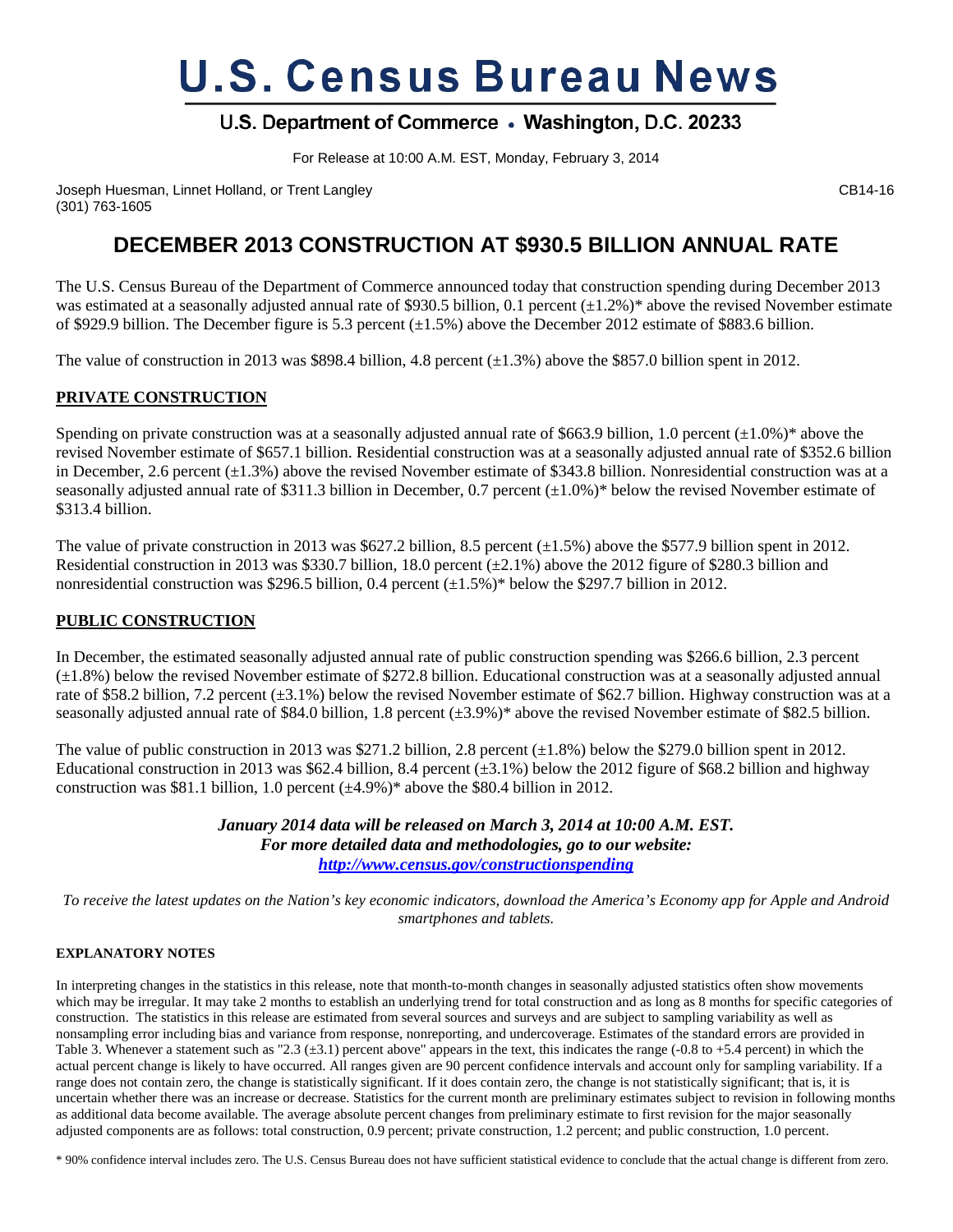## Table 1. **Value of Construction Put in Place in the United States, Seasonally Adjusted Annual Rate**

(Millions of dollars. Details may not add to totals due to rounding.)

|                                              |                   |                     |         |         |         |         |                               | <b>Percent change</b> |
|----------------------------------------------|-------------------|---------------------|---------|---------|---------|---------|-------------------------------|-----------------------|
| <b>Type of Construction</b>                  | <b>Dec</b>        | Nov                 | Oct     | Sepl    | Aug     | Dec     | Dec 2013 from -<br><b>Nov</b> | <b>Dec</b>            |
|                                              | 2013 <sup>p</sup> | $2013$ <sup>r</sup> | 2013'   | 2013    | 2013    | 2012    | 2013                          | 2012                  |
|                                              |                   |                     |         |         |         |         |                               |                       |
| <b>Total Construction</b>                    | 930,493           | 929,927             | 922,898 | 916,520 | 903,786 | 883,550 | 0.1                           | 5.3                   |
| Residential                                  | 357,423           | 349,210             | 345,872 | 346,112 | 329,658 | 304,202 | 2.4                           | 17.5                  |
| Nonresidential                               | 573,070           | 580,716             | 577,027 | 570,408 | 574,128 | 579,349 | $-1.3$                        | $-1.1$                |
| Lodging                                      | 16,675            | 16,684              | 16,314  | 14,803  | 14,773  | 12,728  | $-0.1$                        | 31.0                  |
| Office                                       | 41,266            | 41,346              | 40,745  | 38,320  | 38,533  | 38,942  | $-0.2$                        | 6.0                   |
| Commercial                                   | 54,712            | 55,411              | 52,600  | 49,457  | 48,250  | 45,700  | $-1.3$                        | 19.7                  |
| Health care                                  | 40,313            | 40,930              | 41,811  | 40,493  | 41,153  | 41,083  | $-1.5$                        | $-1.9$                |
| Educational                                  | 75,187            | 79,563              | 80,063  | 76,736  | 79,642  | 81,880  | $-5.5$                        | $-8.2$                |
| Religious                                    | 3,245             | 3,313               | 3,424   | 3,152   | 3,274   | 3,497   | $-2.1$                        | $-7.2$                |
| Public safety                                | 9,168             | 9,875               | 9,766   | 9,518   | 9,369   | 9,562   | $-7.2$                        | $-4.1$                |
| Amusement and recreation                     | 14,626            | 15,094              | 15,402  | 15,488  | 15,074  | 13,955  | $-3.1$                        | 4.8                   |
| Transportation                               | 43,297            | 42,989              | 43,182  | 41,871  | 41,166  | 39,258  | 0.7                           | 10.3                  |
| Communication                                | 15,485            | 15,553              | 13,965  | 15,328  | 15,598  | 17,782  | $-0.4$                        | $-12.9$               |
| Power                                        | 86,103            | 83,857              | 82,808  | 86,479  | 88,166  | 108,336 | 2.7                           | $-20.5$               |
| Highway and street                           | 84,074            | 82,583              | 82,540  | 82,846  | 83,864  | 75,620  | 1.8                           | 11.2                  |
| Sewage and waste disposal                    | 20,522            | 21,389              | 22,709  | 22,850  | 23,753  | 21,136  | $-4.1$                        | $-2.9$                |
| Water supply                                 | 12,742            | 13,914              | 13,847  | 13,653  | 14,335  | 13,470  | $-8.4$                        | $-5.4$                |
| Conservation and development                 | 6,286             | 6,280               | 6,505   | 6,225   | 5,870   | 6,021   | 0.1                           | 4.4                   |
| Manufacturing                                | 49,371            | 51,937              | 51,346  | 53,191  | 51,309  | 50,380  | $-4.9$                        | $-2.0$                |
| <b>Total Private Construction</b>            | 663,926           | 657,142             | 646,284 | 644,729 | 626,392 | 615,010 | 1.0                           | 8.0                   |
| Residential                                  | 352,605           | 343,769             | 340,167 | 340,631 | 323,213 | 298,167 | 2.6                           | 18.3                  |
| New single family                            | 181,742           | 175,726             | 172,238 | 172,443 | 171,607 | 149,400 | 3.4                           | 21.6                  |
| New multi-family                             | 35,620            | 35,432              | 34,935  | 33,801  | 32,314  | 27,972  | 0.5                           | 27.3                  |
| Nonresidential                               | 311,320           | 313,373             | 306,117 | 304,098 | 303,178 | 316,843 | $-0.7$                        | $-1.7$                |
| Lodging                                      | 16,345            | 16,284              | 15,841  | 14,255  | 14,044  | 12,319  | 0.4                           | 32.7                  |
| Office                                       | 34,145            | 33,743              | 32,622  | 30,850  | 30,717  | 29,600  | 1.2                           | 15.4                  |
| Commercial                                   | 52,618            | 53,159              | 50,287  | 47,276  | 46,072  | 42,888  | $-1.0$                        | 22.7                  |
| Health care                                  | 30,672            | 30,588              | 30,798  | 29,674  | 29,615  | 29,835  | 0.3                           | 2.8                   |
| Educational                                  | 17,032            | 16,878              | 17,451  | 16,585  | 16,462  | 16,655  | 0.9                           | 2.3                   |
| Religious                                    | 3,232             | 3,299               | 3,395   | 3,112   | 3,261   | 3,457   | $-2.0$                        | $-6.5$                |
| Amusement and recreation                     | 6,198             | 6,597               | 6,662   | 6,895   | 6,809   | 5,365   | $-6.0$                        | 15.5                  |
| Transportation                               | 13,428            | 13,634              | 12,991  | 12,662  | 12,703  | 10,805  | $-1.5$                        | 24.3                  |
| Communication                                | 15,361            | 15,443              | 13,853  | 15,219  | 15,470  | 17,650  | $-0.5$                        | $-13.0$               |
| Power                                        | 72,269            | 70,940              | 70,404  | 73,875  | 75,762  | 97,282  | 1.9                           | $-25.7$               |
| Manufacturing                                | 48,853            | 51,490              | 50,563  | 52,392  | 50,516  | 49,492  | $-5.1$                        | $-1.3$                |
| <b>Total Public Construction<sup>2</sup></b> | 266,567           | 272,784             | 276,614 | 271,791 | 277,394 | 268,540 | $-2.3$                        | $-0.7$                |
| Residential                                  | 4,818             | 5,441               | 5,704   | 5,481   | 6,445   | 6,034   | $-11.5$                       | $-20.2$               |
| Nonresidential                               | 261,749           | 267,343             | 270,910 | 266,310 | 270,949 | 262,506 | $-2.1$                        | $-0.3$                |
| Office                                       | 7,121             | 7,603               | 8,124   | 7,470   | 7,816   | 9,342   | $-6.3$                        | $-23.8$               |
| Commercial                                   | 2,093             | 2,252               | 2,313   | 2,181   | 2,178   | 2,813   | $-7.1$                        | $-25.6$               |
| Health care                                  | 9,641             | 10,342              | 11,012  | 10,819  | 11,538  | 11,248  | $-6.8$                        | $-14.3$               |
| Educational                                  | 58,155            | 62,684              | 62,613  | 60,150  | 63,180  | 65,225  | $-7.2$                        | $-10.8$               |
| Public safety                                | 8,991             | 9,636               | 9,619   | 9,401   | 9,251   | 9,417   | $-6.7$                        | $-4.5$                |
| Amusement and recreation                     | 8,428             | 8,497               | 8,740   | 8,593   | 8,265   | 8,590   | $-0.8$                        | $-1.9$                |
| Transportation                               | 29,869            | 29,355              | 30,191  | 29,209  | 28,463  | 28,454  | 1.8                           | $5.0\,$               |
| Power                                        | 13,833            | 12,916              | 12,404  | 12,604  | 12,404  | 11,054  | 7.1                           | 25.1                  |
| Highway and street                           | 84,021            | 82,536              | 82,306  | 82,634  | 83,633  | 75,493  | 1.8                           | 11.3                  |
| Sewage and waste disposal                    | 20,251            | 21,107              | 22,418  | 22,516  | 23,253  | 20,374  | $-4.1$                        | $-0.6$                |
| Water supply                                 | 12,152            | 13,276              | 13,361  | 13,069  | 13,497  | 13,062  | $-8.5$                        | $-7.0$                |
| Conservation and development                 | 6,210             | 6,168               | 6,412   | 6,169   | 5,808   | 5,965   | 0.7                           | 4.1                   |

**p** Preliminary **<sup>r</sup>** Revised

public safety, highway and street, sewage and waste disposal, water supply, and conservation and development. **1** Includes the following categories of private construction not shown separately:

**2** Includes the following categories of public construction not shown separately: lodging, religious, communication, and manufacturing.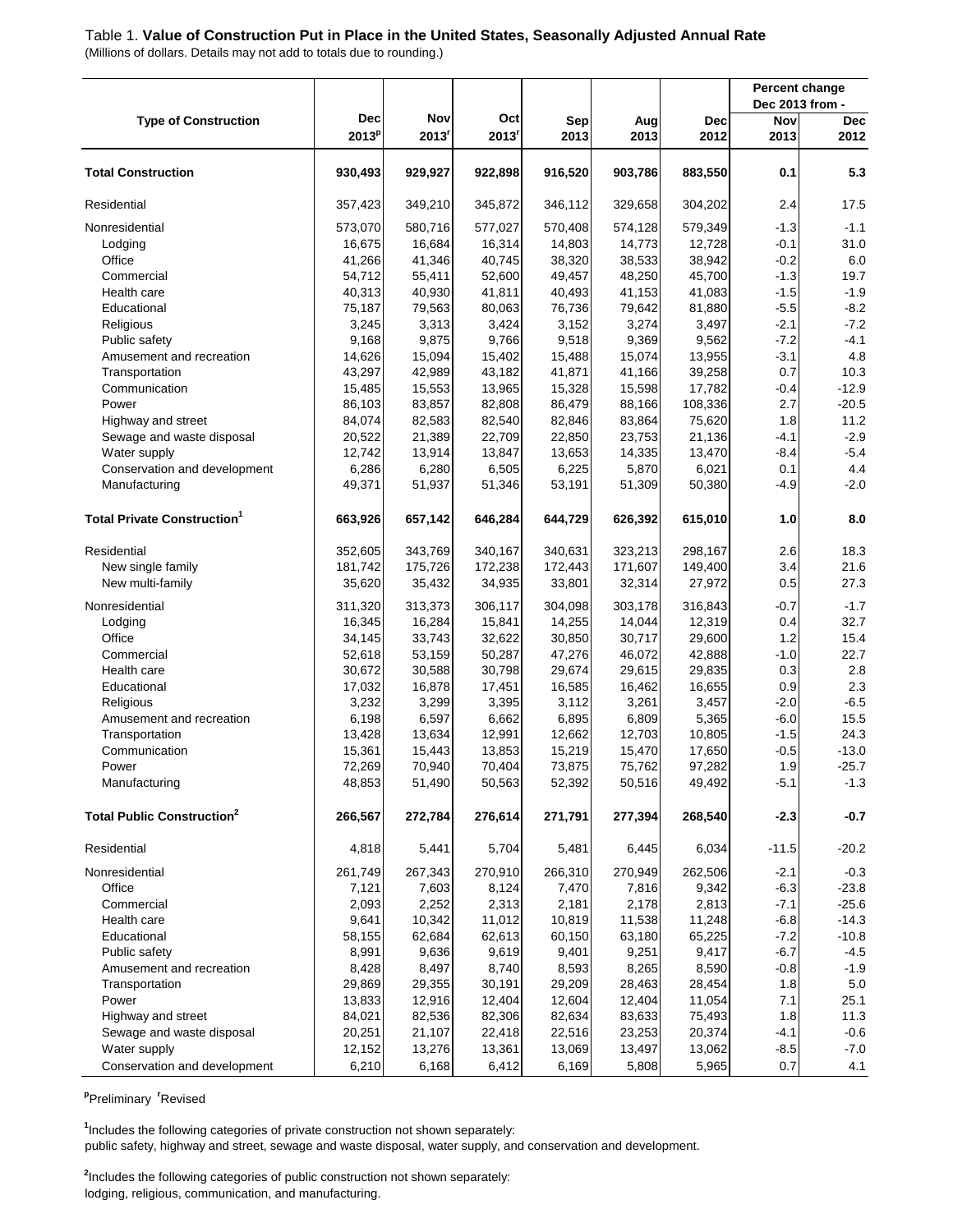#### Table 2. **Value of Construction Put in Place in the United States, Not Seasonally Adjusted**

(Millions of dollars. Details may not add to totals due to rounding.)

|                                               |                 |              |              |             |             |                    | Year-to-date       |                    |                          |
|-----------------------------------------------|-----------------|--------------|--------------|-------------|-------------|--------------------|--------------------|--------------------|--------------------------|
| <b>Type of Construction</b>                   | Dec<br>$2013^p$ | Nov<br>2013' | Oct<br>2013' | Sep<br>2013 | Aug<br>2013 | <b>Dec</b><br>2012 | <b>Dec</b><br>2013 | <b>Dec</b><br>2012 | <b>Percent</b><br>change |
| <b>Total Construction</b>                     | 70,278          | 77,578       | 85,193       | 85,383      | 85,677      | 68,136             | 898,372            | 856,953            | 4.8                      |
| Residential                                   | 25,746          | 28,366       | 32,848       | 32,212      | 31,623      | 21,566             | 336,582            | 286,524            | 17.5                     |
| Nonresidential                                | 44,532          | 49,213       | 52,346       | 53,171      | 54,054      | 46,570             | 561,790            | 570,429            | $-1.5$                   |
| Lodging                                       | 1,390           | 1,390        | 1,360        | 1,234       | 1,231       | 1,061              | 14,360             | 11,423             | 25.7                     |
| Office                                        | 3,320           | 3,534        | 3,594        | 3,408       | 3,373       | 3,105              | 38,498             | 38,433             | 0.2                      |
| Commercial                                    | 4,173           | 4,677        | 4,656        | 4,533       | 4,449       | 3,495              | 49,350             | 46,303             | 6.6                      |
| Health care                                   | 3,264           | 3,436        | 3,583        | 3,596       | 3,566       | 3,330              | 40,734             | 41,797             | $-2.5$                   |
| Educational                                   | 5,430           | 6,233        | 6,721        | 6,926       | 8,285       | 5,941              | 79,112             | 84,618             | $-6.5$                   |
| Religious                                     | 260             | 289          | 313          | 280         | 288         | 282                | 3,448              | 3,768              | $-8.5$                   |
| Public safety                                 | 753             | 840          | 818          | 911         | 816         | 778                | 9,407              | 10,295             | $-8.6$                   |
| Amusement and recreation                      | 1,150           | 1,279        | 1,409        | 1,412       | 1,340       | 1,079              | 14,404             | 14,977             | $-3.8$                   |
| Transportation                                | 3,452           | 3,735        | 3,951        | 3,912       | 3,818       | 3,123              | 41,557             | 38,210             | 8.8                      |
| Communication                                 | 1,495           | 1,368        | 1,290        | 1,300       | 1,352       | 1,651              | 15,284             | 17,528             | $-12.8$                  |
| Power                                         | 7,143           | 7,342        | 7,315        | 7,456       | 7,400       | 10,491             | 83,535             | 94,068             | $-11.2$                  |
| Highway and street                            | 5,199           | 6,991        | 8,853        | 9,462       | 9,639       | 4,674              | 81,284             | 80,517             | 1.0                      |
| Sewage and waste disposal                     | 1,588           | 1,883        | 2,160        | 2,141       | 2,201       | 1,646              | 21,678             | 22,066             | $-1.8$                   |
| Water supply                                  | 982             | 1,188        | 1,279        | 1,238       | 1,325       | 1,040              | 13,836             | 13,227             | 4.6                      |
| Conservation and development                  | 520             | 520          | 552          | 661         | 525         | 497                | 5,947              | 6,350              | $-6.3$                   |
| Manufacturing                                 | 4,412           | 4,509        | 4,493        | 4,702       | 4,447       | 4,379              | 49,357             | 46,850             | 5.4                      |
| <b>Total Private Construction<sup>1</sup></b> | 51,122          | 54,878       | 59,370       | 58,297      | 57,481      | 48,740             | 627,195            | 577,930            | 8.5                      |
| Residential                                   | 25,362          | 27,916       | 32,360       | 31,688      | 31,064      | 21,083             | 330,720            | 280,257            | 18.0                     |
| New single family                             | 13,318          | 15,213       | 15,607       | 16,143      | 16,260      | 10,964             | 168,826            | 132,015            | 27.9                     |
| New multi-family                              | 2,766           | 3,002        | 2,968        | 2,815       | 2,851       | 2,159              | 31,983             | 22,231             | 43.9                     |
| Nonresidential                                | 25,760          | 26,962       | 27,011       | 26,609      | 26,417      | 27,657             | 296,475            | 297,673            | $-0.4$                   |
| Lodging                                       | 1,362           | 1,357        | 1,320        | 1,188       | 1,170       | 1,027              | 13,873             | 10,783             | 28.7                     |
| Office                                        | 2,755           | 2,898        | 2,904        | 2,697       | 2,686       | 2,358              | 30,647             | 27,963             | 9.6                      |
| Commercial                                    | 4,000           | 4,481        | 4,470        | 4,312       | 4,256       | 3,259              | 46,941             | 43,163             | 8.8                      |
| Health care                                   | 2,477           | 2,592        | 2,690        | 2,575       | 2,579       | 2,407              | 29,954             | 30,767             | $-2.6$                   |
| Educational                                   | 1,275           | 1,316        | 1,441        | 1,395       | 1,546       | 1,256              | 16,665             | 16,440             | 1.4                      |
| Religious                                     | 259             | 287          | 311          | 276         | 287         | 279                | 3,422              | 3,739              | $-8.5$                   |
| Amusement and recreation                      | 499             | 560          | 583          | 606         | 584         | 436                | 6,134              | 5,788              | 6.0                      |
| Transportation                                | 1,107           | 1,239        | 1,233        | 1,188       | 1,183       | 915                | 12,445             | 11,372             | 9.4                      |
| Communication                                 | 1,484           | 1,359        | 1,280        | 1,291       | 1,342       | 1,640              | 15,120             | 17,320             | $-12.7$                  |
| Power                                         | 6,072           | 6,283        | 6,236        | 6,324       | 6,241       | 9,654              | 71,187             | 83,151             | $-14.4$                  |
| Manufacturing                                 | 4,369           | 4,471        | 4,428        | 4,635       | 4,381       | 4,305              | 48,635             | 45,833             | 6.1                      |
| <b>Total Public Construction<sup>2</sup></b>  | 19,156          | 22,700       | 25,823       | 27,086      | 28,196      | 19,396             | 271,178            | 279,023            | $-2.8$                   |
| Residential                                   | 385             | 449          | 488          | 524         | 558         | 482                | 5,862              | 6,267              | $-6.5$                   |
| Nonresidential                                | 18,772          | 22,251       | 25,335       | 26,562      | 27,638      | 18,913             | 265,316            | 272,756            | $-2.7$                   |
| Office                                        | 564             | 636          | 690          | 711         | 687         | 747                | 7,852              | 10,471             | $-25.0$                  |
| Commercial                                    | 173             | 196          | 186          | 221         | 193         | 236                | 2,410              | 3,140              | $-23.2$                  |
| Health care                                   | 787             | 844          | 894          | 1,021       | 987         | 923                | 10,780             | 11,030             | $-2.3$                   |
| Educational                                   | 4,155           | 4,918        | 5,280        | 5,531       | 6,738       | 4,685              | 62,447             | 68,178             | $-8.4$                   |
| Public safety                                 | 739             | 820          | 805          | 902         | 806         | 768                | 9,278              | 10,175             | $-8.8$                   |
| Amusement and recreation                      | 652             | 719          | 826          | 806         | 756         | 644                | 8,270              | 9,189              | $-10.0$                  |
| Transportation                                | 2,345           | 2,496        | 2,717        | 2,724       | 2,635       | 2,208              | 29,111             | 26,838             | 8.5                      |
| Power                                         | 1,071           | 1,059        | 1,079        | 1,132       | 1,160       | 837                | 12,348             | 10,917             | 13.1                     |
| Highway and street                            | 5,195           | 6,987        | 8,833        | 9,442       | 9,615       | 4,664              | 81,147             | 80,358             | 1.0                      |
| Sewage and waste disposal                     | 1,566           | 1,857        | 2,133        | 2,111       | 2,156       | 1,585              | 21,262             | 21,467             | $-1.0$                   |
| Water supply                                  | 928             | 1,128        | 1,232        | 1,180       | 1,246       | 1,003              | 13,140             | 12,810             | 2.6                      |
| Conservation and development                  | 514             | 511          | 544          | 657         | 520         | 492                | 5,873              | 6,289              | $-6.6$                   |

**p** Preliminary **<sup>r</sup>** Revised

public safety, highway and street, sewage and waste disposal, water supply, and conservation and development. **1** Includes the following categories of private construction not shown separately:

**2** Includes the following categories of public construction not shown separately: lodging, religious, communication, and manufacturing.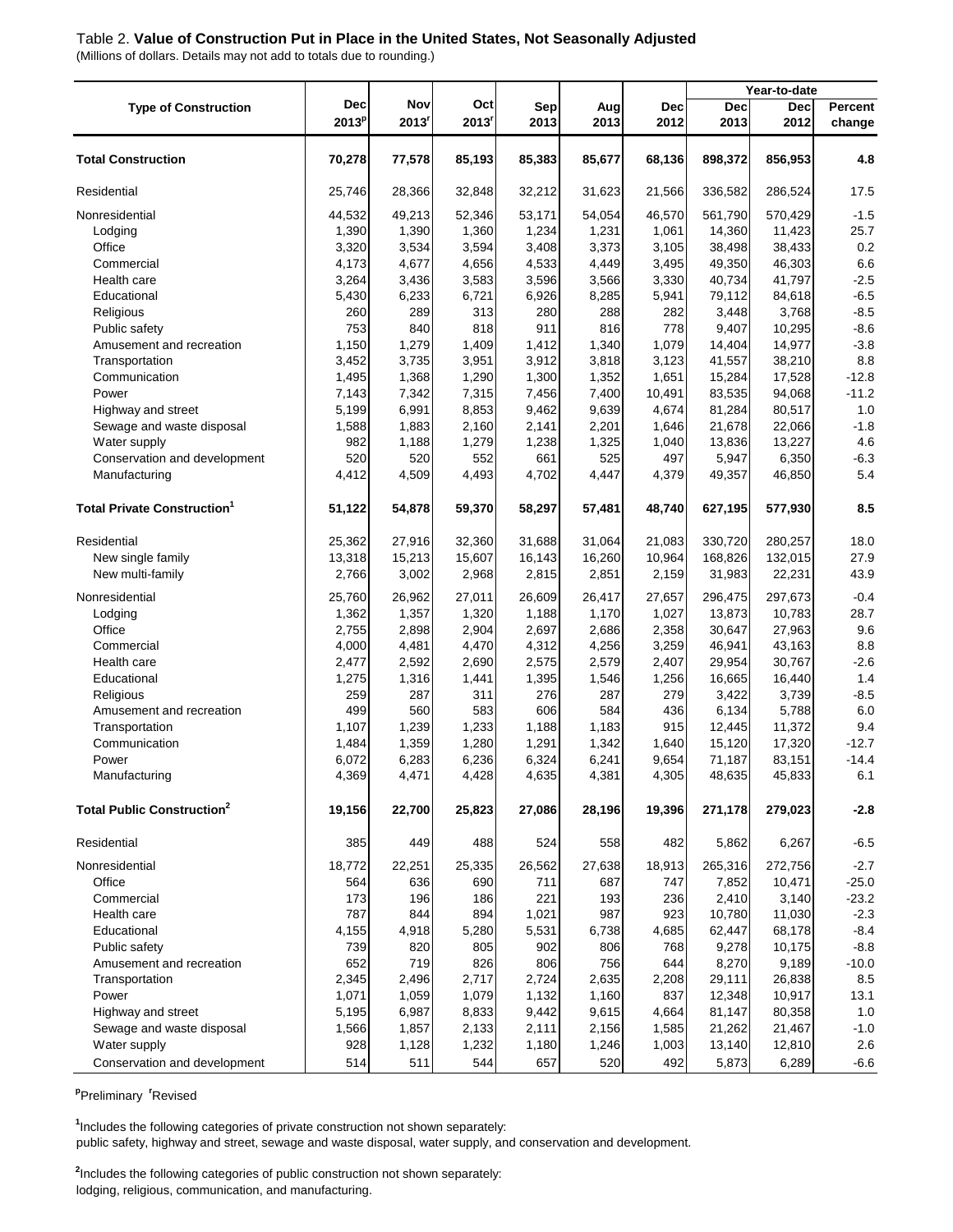#### Table 3. **Coefficients of Variation and Standard Errors by Type of Construction** (Percent)

|                                              | Coefficient of variation |                          | Standard error         |                          |                                             |  |
|----------------------------------------------|--------------------------|--------------------------|------------------------|--------------------------|---------------------------------------------|--|
| <b>Type of Construction</b>                  | Monthly<br>estimate      | Year-to-date<br>estimate | Year-to-date<br>change | Month-to-month<br>change | Month-to-month<br>change from prev.<br>year |  |
| <b>Total Construction</b>                    | 1.0                      | 0.5                      | 0.8                    | 0.7                      | 0.9                                         |  |
| Residential                                  | 5.9                      | 4.1                      | 3.7                    | 3.8                      | 3.0                                         |  |
| Nonresidential                               | 1.0                      | 0.5                      | 0.8                    | 0.7                      | 0.9                                         |  |
| Lodging                                      | 3.2                      | 3.1                      | 4.2                    | 1.3                      | 5.9                                         |  |
| Office                                       | 2.9                      | 2.1                      | 2.5                    | 1.3                      | 3.7                                         |  |
| Commercial                                   | 2.8                      | 1.7                      | 2.7                    | 1.9                      | 3.1                                         |  |
| Health care                                  | 2.0                      | 1.6                      | 1.8                    | 1.2                      | 2.5                                         |  |
| Educational                                  | 2.6                      | 1.5                      | 1.7                    | 1.6                      | 2.3                                         |  |
| Religious                                    | 6.9                      | 4.2                      | 4.7                    | 3.8                      | 8.2                                         |  |
| Public safety                                | 3.7                      | 2.7                      | 2.3                    | 4.7                      | 3.4                                         |  |
| Amusement and recreation                     | 4.0                      | 2.5                      | 3.1                    | 4.0                      | 5.6                                         |  |
| Transportation                               | 2.6                      | 1.8                      | 2.1                    | 2.0                      | 2.5                                         |  |
| Communication                                | <b>NA</b>                | <b>NA</b>                | <b>NA</b>              | <b>NA</b>                | <b>NA</b>                                   |  |
| Power                                        | 0.6                      | 0.5                      | 0.5                    | 0.9                      | 0.8                                         |  |
| Highway and street                           | 3.5                      | 1.9                      | 3.0                    | 2.4                      | 4.4                                         |  |
| Sewage and waste disposal                    | 4.6                      | 2.3                      | 2.8                    | 3.1                      | 4.5                                         |  |
| Water supply                                 | 4.2                      | 2.4                      | 3.3                    | 3.4                      | 4.6                                         |  |
| Conservation and development                 | 5.3                      | 3.4                      | 3.2                    | 7.4                      | 4.2                                         |  |
| Manufacturing                                | 1.4                      | 1.0                      | 1.3                    | 0.6                      | 1.3                                         |  |
| <b>Total Private Construction</b>            | 0.9                      | 0.7                      | 0.9                    | 0.6                      | 1.1                                         |  |
| Residential                                  | 5.0                      | 1.1                      | 1.3                    | 0.8                      | 1.4                                         |  |
| New single family                            | 5.0                      | 4.0                      | 6.8                    | 6.0                      | 6.0                                         |  |
| New multi-family                             | 6.3                      | 5.6                      | 7.4                    | 1.6                      | 8.2                                         |  |
| Nonresidential                               | 0.9                      | 0.7                      | 0.9                    | 0.6                      | 1.1                                         |  |
| Lodging                                      | 3.2                      | 3.1                      | 4.3                    | 1.3                      | 6.0                                         |  |
| Office                                       | 3.6                      | 2.6                      | 3.6                    | 1.6                      | 5.0                                         |  |
| Commercial                                   | 2.9                      | 1.7                      | 3.0                    | 2.0                      | 3.3                                         |  |
| Health care                                  | 2.6                      | 2.0                      | 2.3                    | 1.5                      | 3.3                                         |  |
| Educational                                  | 3.5                      | 2.7                      | 3.2                    | 1.9                      | 4.2                                         |  |
| Religious                                    | 6.9                      | 4.2                      | 4.7                    | 3.9                      | 8.3                                         |  |
| Amusement and recreation                     | 5.0                      | 3.6                      | 4.8                    | 2.9                      | 9.2                                         |  |
| Transportation                               | 3.9                      | 2.8                      | 4.7                    | 5.6                      | 3.6                                         |  |
| Communication                                | <b>NA</b>                | <b>NA</b>                | <b>NA</b>              | <b>NA</b>                | <b>NA</b>                                   |  |
| Power                                        | 0.3                      | 0.4                      | 0.4                    | 0.6                      | 0.2                                         |  |
| Manufacturing                                | 1.4                      | 1.0                      | 1.3                    | 0.6                      | 1.3                                         |  |
| <b>Total Public Construction</b>             | 1.5                      | 0.8                      | 1.1                    | 1.1                      | 1.4                                         |  |
| Residential                                  | 5.9                      | 4.1                      | 3.7                    | 3.8                      | 3.0                                         |  |
| Nonresidential                               | 1.6                      | 0.8                      | 1.1                    | 1.2                      | 1.5                                         |  |
| Office                                       | 3.4                      | 1.9                      | 1.6                    | 1.9                      | 3.3                                         |  |
| Commercial                                   | 8.3                      | 5.9                      | 4.9                    | 7.5                      | 5.5                                         |  |
| Health care                                  | 2.8                      | 2.1                      | 1.9                    | 1.6                      | 2.7                                         |  |
| Educational                                  | 3.1                      | 1.8                      | 1.9                    | 1.9                      | 2.7                                         |  |
| Public safety                                | 3.8                      | 2.7                      | 2.3                    | 4.9                      | 3.4                                         |  |
| Amusement and recreation                     | 5.6                      | 3.5                      | 4.0                    | 6.5                      | 7.1                                         |  |
| Transportation                               | 2.8                      | 2.0                      | 2.3                    | 2.1                      | 2.8                                         |  |
| Power                                        | 7.9                      | 5.0                      | 4.6                    | 9.9                      | 12.2                                        |  |
| Highway and street                           | 3.5                      | 1.9                      | 3.0                    | 2.4                      | 4.4                                         |  |
| Sewage and waste disposal                    | 4.6                      | 2.3                      | 2.9                    | 3.1                      | 4.7                                         |  |
| Water supply<br>Conservation and development | 4.3<br>5.4               | $2.5\,$<br>3.5           | 3.4<br>3.2             | 3.5<br>7.6               | 4.6<br>4.2                                  |  |
|                                              |                          |                          |                        |                          |                                             |  |